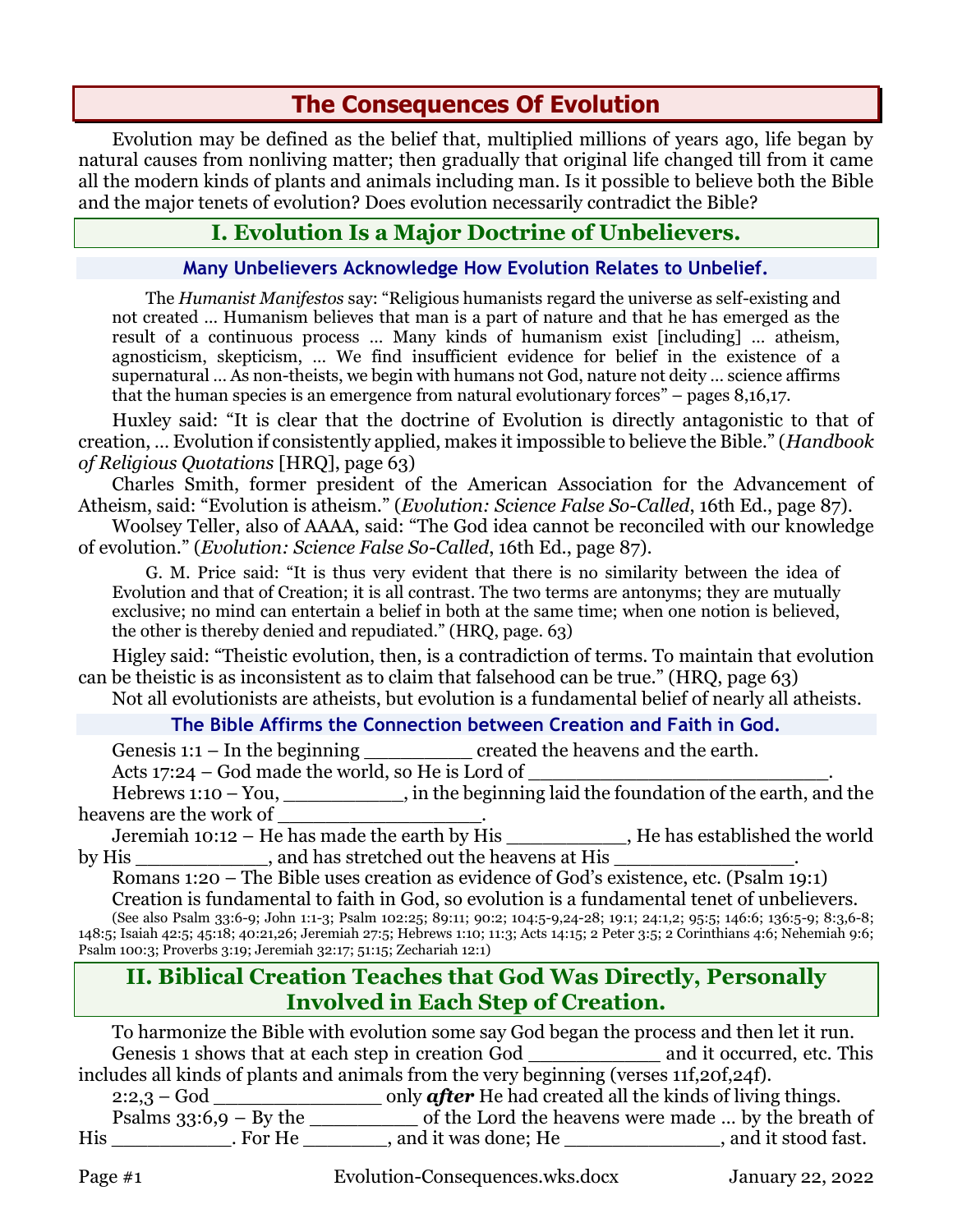John 1:1-3 – All things made through Him, and without Him \_\_\_\_\_\_\_\_\_\_\_\_\_ was made.

2 Peter 3:5 – by the \_\_\_\_\_\_\_\_\_\_\_\_\_\_\_\_\_\_\_\_the heavens were of old, and the earth.

Whereas naturalistic evolution *removes* God completely from the origin of earth and living things, Theistic Evolution and Progressive Creation seriously *distance* Him from that process.

# **III. Evolution Says Life Began from Non-Living Matter by Accident. The Bible Says Life Came from the Living God.**

Sir Oliver Lodge said: "The law of evolution not only studies change and progress, it seeks to trace sequences back to antecedents; it strains after the origin of all things." (HRQ-60)

"I think a scientist has no choice but to approach the origin of life thru a hypothesis of spontaneous generation … One has only to contemplate the magnitude of this task of evolution of primeval life from inorganics to concede that the spontaneous generation of a living organism is impossible. Yet here we are – as a result, I believe, of spontaneous generation." (George Wald quoted in *Torch*, 7/75, page 13).

Genesis 1:11,20,24,26 – Living creatures were created by the eternal, living  $\frac{1}{\sqrt{2}}$ 

Acts 17:24-29 – God gives \_\_\_\_\_\_\_\_\_\_, breath, and all things. In Him we \_\_\_\_\_\_\_\_, and move, and have our being, because we are His

One of the most firmly established laws of science is the Law of Biogenesis, which says that life comes only from living things. The Bible agrees with this scientific fact, for it says that life came from the eternally living Creator (compare also Acts 14:15).

# **IV. Evolution Says All Current Kinds of Life Came from Previous Different Kinds. The Bible Says All Basic Kinds of Living Things Were Created at the Beginning and Reproduce After Their Kind.**

Theistic evolutionist Neal Buffaloe wrote that, "species developed through change and the inheritance of change until the present time … virtually all biologists of the present day accept evolution as an explanation for the variety of living forms…" (*Gospel Anchor*, 7/78, page 22).

Genesis 1:11,12 – God made the kinds of plants to reproduce

Genesis 1:21,22 – On the fifth day God created  $\frac{1}{2}$  kind of living thing in the water and *kind of bird. They all reproduced "after their kind." All the kinds have existed* since the beginning, and they always form the same kind of offspring as the parents were.

Genesis 1:24,25 – On the sixth day God made the land animals after its

Matthew 7:15-20 – The principle that things reproduce after their own kind should be used to recognize a \_\_\_\_\_\_\_\_\_\_\_\_\_\_\_\_\_\_\_\_\_\_. But if evolution is true then, given enough time, thistles could produce grapes. So given enough time, maybe false teaching could lead to salvation and true teaching could lead to error! (Compare Matthew 12:33; Luke 6:44.)

Galatians  $6:7.8$  – Don't be deceived, God is not mocked. We what we \_\_\_\_\_\_\_\_\_\_\_. Sow to the flesh and you reap \_\_\_\_\_\_\_\_\_\_\_\_\_\_\_; sow to the Spirit and reap \_\_\_\_\_\_\_\_\_\_\_\_\_\_\_\_\_ (compare 5:16-26). But if it were true that sowing long enough could lead us to reap something different, then if we live in sin long enough maybe we could still get eternal life. Or maybe if we live faithfully long enough we could still be lost! But such views *mock God*, and those who believe them are *deceived*. (Compare James 3:12.)

1 Peter 1:23-25 – The word of God is spiritual seed which causes us to be as children of God, like physical seeds which reproduce plants. If plants could reproduce different kinds given enough time, then perhaps after enough time had past, obeying the gospel would make us, not children of God, but children of the devil!

Passages throughout the Bible teach that living things reproduce after their kind. To deny this principle is to deny the New Testament, the teachings of Jesus Himself, and the very basis on which God will determine who will or will not receive eternal life!

Whether atheistic or theistic, evolution simply cannot be reconciled with truth.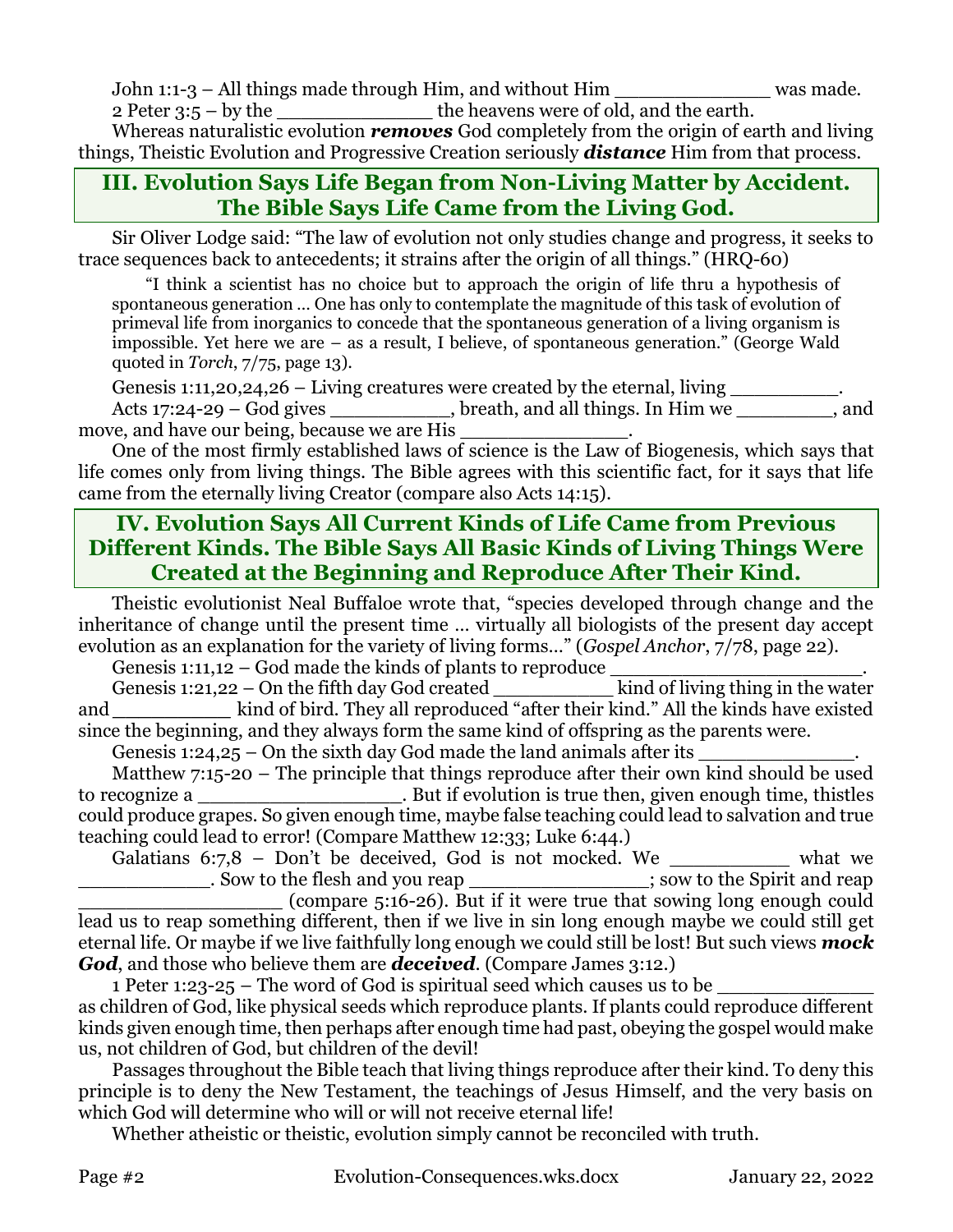# **V. Evolution Says the Universe Took Billions of Years to Evolve. The Bible Says All Was Created in Six Days.**

In a *Statement Affirming Evolution as a Principle of Science* (1977), the American Humanist Association said: "It is also verifiable today that very primitive forms of life, ancestral to all living forms, came into being thousands of million of years ago." (*Christian Citizen*, 5/81, page 1)

Genesis 1:31-2:3, says God made everything in \_\_\_\_\_\_\_ days then rested on the seventh day. 95% of the time the Bible word "day" means a natural day (24 hours) or the daylight period of a day. Consider the evidence that the days in Genesis 1 are natural days of essentially 24 hours.

### **1. The Time Element in Bible Miracles Must Always Be Taken Literally.**

A miracle is an event impossible by natural law that occurs by the supernatural intervention of God. Each supernatural aspect of Bible descriptions of miracles must be taken literally. One of the supernatural aspects of Bible miracles is the time element. To argue for long ages in creation is to weaken its supernatural character, making it easier to believe life could develop naturally.

### **2. Each Creation "Day" Is Defined as Consisting of "Evening and Morning."**

The context shows the morning is the daylight period and evening is darkness.

1:3-5 – God made \_\_\_\_\_\_\_\_ and \_\_\_\_\_\_\_\_\_\_\_. This was the evening and the morning. 1:16 – The is said to rule the day and the to rule the night. Was this millions of years of darkness then millions of years of light? No life could survive such "days." Bible passages use both "evening" and "morning" together 35 times. Such language always

refers to 24-hour days in passages of history or doctrine. Consider these examples:

Exodus 18:13 – On the next \_\_\_\_\_\_\_\_\_\_\_\_\_, Moses sat to judge the people; and the people stood before Moses from *\_\_\_\_\_\_\_\_\_\_\_\_\_\_\_\_\_\_\_\_\_\_\_\_\_\_\_*.

Ezra 3:3,4 – The people offered the *morning and evening* 

## **3. The Days Are Counted and Distinguished One from Another.**

Each day of creation is counted, listed, and identified by a sequential (ordinal) number: first, second, etc. See Genesis 1:8,13,19,23,31; 2:2,3; Exodus 20:11; 31:17; Hebrews 4:4.

Similar examples occur over 200 times. When this occurs in contexts of history or doctrine, "day" always without exception refers to literal, consecutive, sequential days.

#### **4. God Rested the 7th Day**

Genesis 2:2,3 – God rested the \_\_\_\_\_\_\_\_\_\_\_\_\_\_\_ day. Did that "day" last millions of years? Exodus 20:11 – For in six days the Lord made the heavens and the earth and rested the day. So the Lord blessed the Sabbath day and hallowed it. (31:17)

Hebrews 4:4 —And God rested on the \_\_\_\_\_\_\_\_\_\_\_\_\_\_\_\_\_\_\_\_\_ day from all His works.

God's resting on the seventh day was the basis of the 7-day week and the 7th-day Sabbath. But if the seventh day of creation was a literal 24-hour day, then so were the other six days.

## **5. Plants and Animals Could Not Survive Millions of Years Without One Another.**

Plants were made the third day, but no animals till the fifth and sixth days. Many plants cannot even reproduce without animals. Many need bees and other insects to pollinate them. But if the days were millions and millions of years, how could plants survive so long without animals?

## **6. Other passages tell us God made heaven and earth in six days.**

Exodus  $20:11$  – For in the Lord made the heavens and the earth,  $(31:17)$ Over 600 times "days" is used in the plural in the Bible in books of history, doctrine, or poetry. Always, without exception, the word refers to literal days in such contexts.

In books of history or doctrine, over 200 times "days" is used with a number that counts the days. Always, without exception, the word refers to literal, consecutive, sequential days.

More specifically, ten times the Bible describes an event as occurring "in X days." Always without exception, the meaning is literal, consecutive days.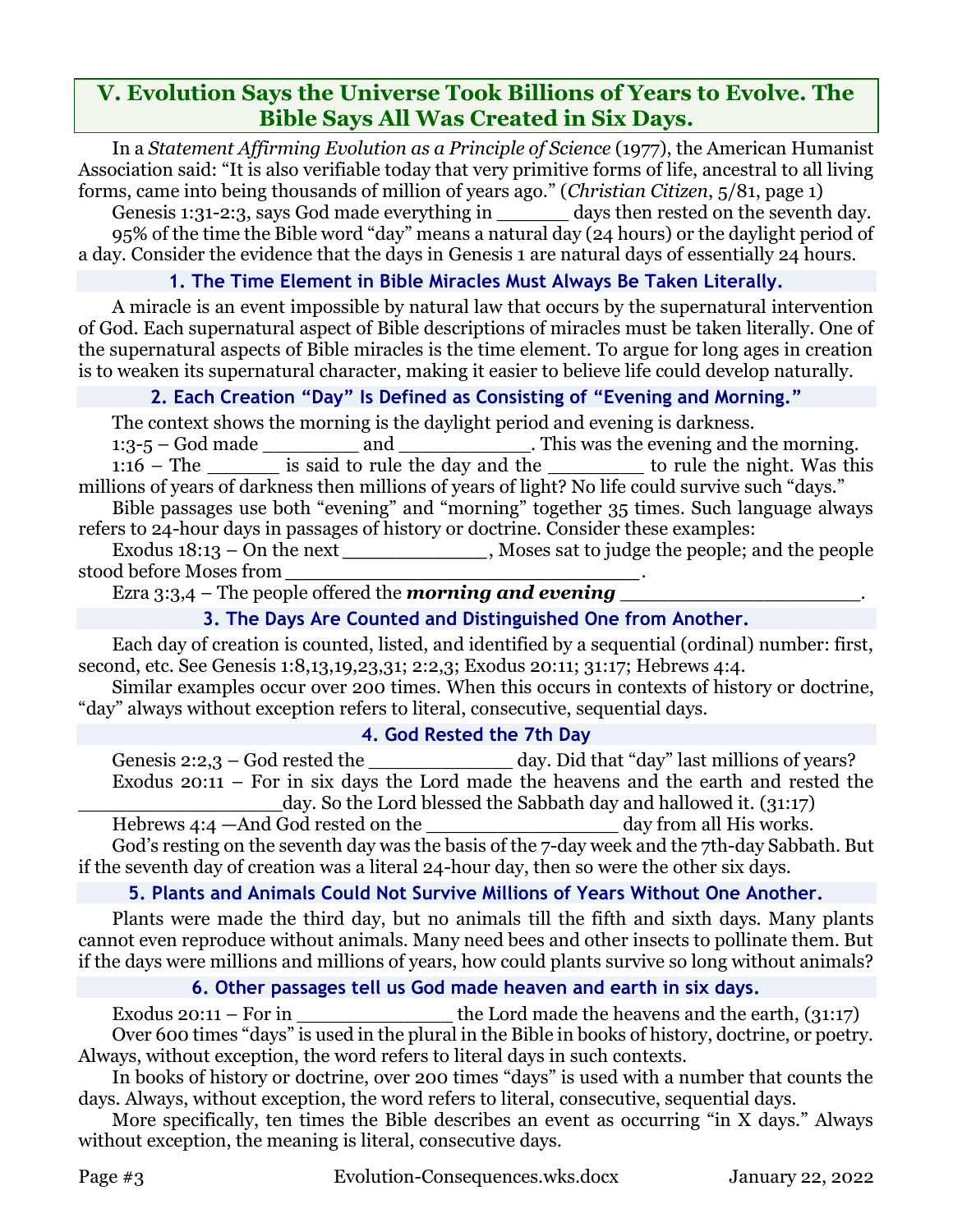We will see evolution cannot be harmonized with the Bible, even if we take the view the days were long periods. So why take a view that contradicts the apparent meaning of the Bible simply to satisfy an unproved, man-made theory with which the Bible can never harmonize anyway?

# **VI. Evolution Says Man Came from the Animals, So Is Just an Animal. The Bible Says Man Is in God's Image, Unique from the Animals.**

Richard Leakey, a famous paleontologist, said: "There is no law that declares the human animal to be different as seen in this broad biological perspective, from any other animal."

"Few doubt that [man's] closest living relatives are the apes. On this subject, by the way, there has been too much pussyfooting. Apologists … state or imply that man is not really descended from an ape or monkey at all, but from an earlier common ancestor. In fact, that common ancestor would certainly be called an ape or monkey in popular speech by anyone who saw it. Since the terms ape and monkey are defined by popular usage, man's ancestors were apes or monkeys (or successively both). It is pusillanimous if not dishonest for an informed investigator to say otherwise." (George Gaylord Simpson via Evolution: "Science Falsely So-called," pages 51,52)

Genesis 2:7 – The Bible says God made man directly from Genesis 1:26-28 says man was made in God's \_\_\_\_\_\_\_\_\_\_\_\_\_\_\_\_. As a result, God gave men

\_\_\_\_\_\_\_\_\_\_\_\_\_\_ over animals. Note that we are not equal with animals, nor are we just advanced animals. We have dominion over the animals, even as we do over the rest of the earth. Psalm 8:4-8 – God placed man over all creation, including all (compare

Hebrews 2:6-8).

1 Corinthians 11:7 – Man is the \_\_\_\_\_\_\_\_\_\_\_\_ and glory of God.

James  $3:9,10$  – Men should not curse other men, because they are in the

of God. (Genesis 9:6) This teaching is treated as historical truth throughout the Bible.

If we evolved from the animals, we are just animals. But if we were created in God's image, then we are distinct from the animals and have dominion over them.

# **VII. Evolution Says Woman Evolved from Previously Existing Animals. The Bible Says God Formed Woman from the Side of Man.**

Genesis 2:21,22 – Woman was formed from \_\_\_\_\_\_\_\_\_\_\_\_\_\_ taken from the side of man, after God had caused the man to sleep.

There is no way to believe the Bible and still believe woman evolved from lower animals. If she evolved from lower animals, why did God could not simply say woman developed from other animals over a period of many ages.

1 Corinthians 11:8,9 – The man was not created for but the woman for

1 Corinthians 15:22,45,47 and 1 Timothy 2:13 likewise confirm the Genesis account of the creation of the woman.

We must either accept the Bible and reject evolution, or else accept evolution and reject the Bible. There can be no compromise or harmonizing them.

# **VIII. Evolution Says There Was No Original Man and Woman, So Marriage Gradually Evolved. The Bible Says God Ordained Marriage for the Original Man and Woman.**

### **Was There an Original Man and Woman?**

Genesis 2:7,21-24; 3:19 – Man was made from  $\qquad \qquad$  and woman from

Genesis 3:20 – Woman was named "Eve" because she was

Genesis 5:1-5; 1 Chronicles 1:1; Luke 3:38 – Adam is listed in genealogies, but he is the *first*  man. Were these other men mere legends? Was Jesus just a legend?

Matthew 19:4-6 – God made *\_\_\_\_\_\_\_\_\_\_\_\_\_\_\_\_\_\_*. These *\_\_\_\_\_\_\_* become one in marriage (one man and one woman). Jesus confirms one original man and one original woman.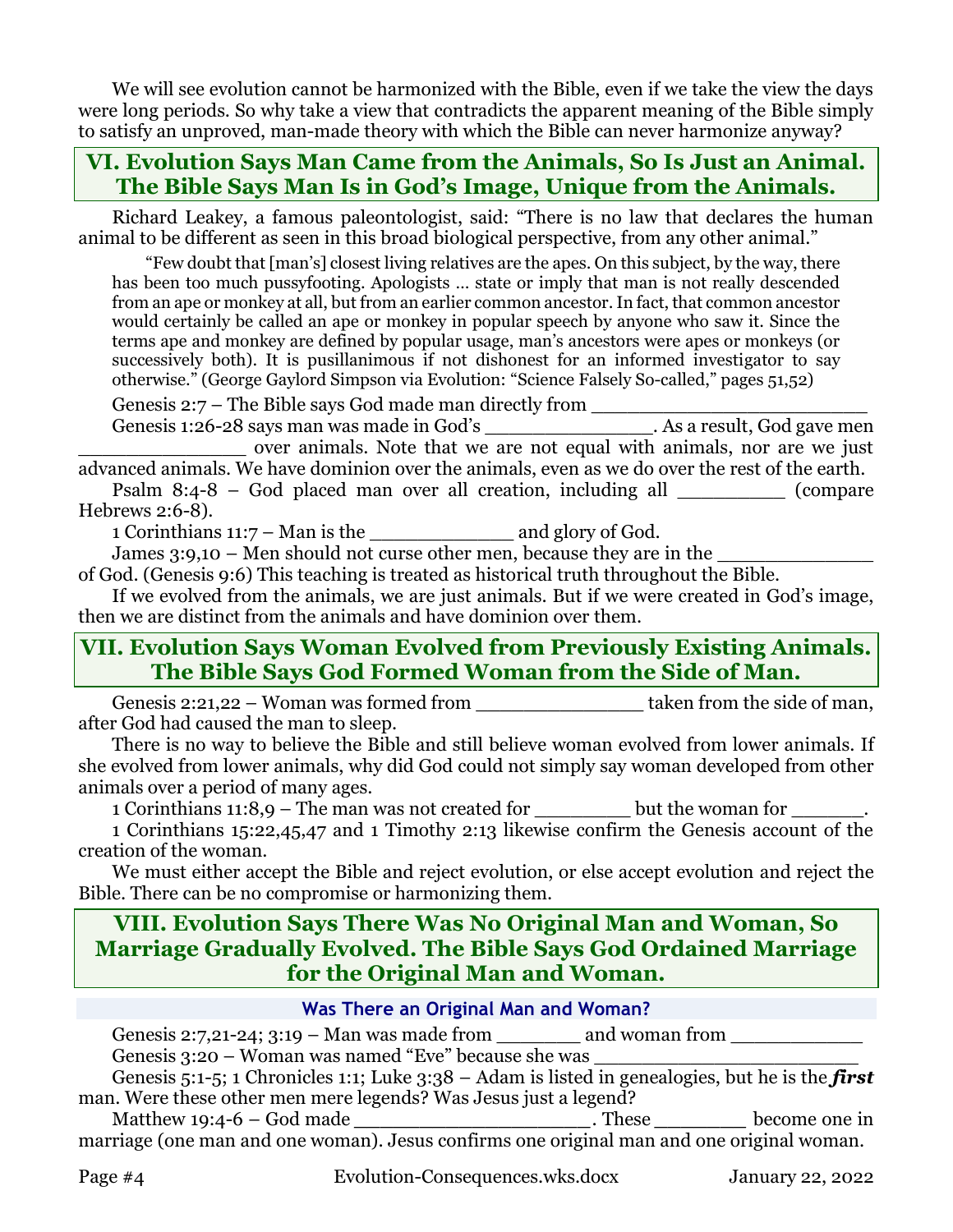1 Corinthians 15:22,45,47 – Adam was the

 $\frac{1 \text{ Timothy 2:13} - \text{1:1:3}}{2}$  was created first, then  $\frac{1}{2}$ . (Jude 14; 2 Cor. 11:3) To consider Adam a legend is to deny the historical accuracy of many parts of Scripture, including Jesus' teaching, and to compel one to believe that Jesus was merely a legend.

#### **How Was Marriage Instituted?**

Genesis 2:24 – Marriage is ordained of God, part of that which is "very good" (1:26-28,31). Matthew 19:3-9 – Jesus quoted Genesis 2:24 to teach that, what God has  $\cdot$ let not man put asunder.

Ephesians 5:31 – Paul also by inspiration quoted Genesis 2:24 and compared marriage to the relationship between Jesus and \_\_\_\_\_\_\_\_\_\_\_\_\_\_\_\_\_\_\_\_\_\_ (Ephesians 5:22-25,31-33).

The New Testament expressly confirms the Genesis account of the origin of man and woman and of marriage. And that destroys evolution (theistic or atheistic), as well as the rationale for feminism, homosexuality, and other views that belittle marriage.

# **IX. Evolution Implies that, Like Animals, Man Is Wholly Material and Ceases to Exist at Death. The Bible Says Man Still Exists after Death.**

According to Raymo, almost all scientists believe that the idea of a human soul is a "bankrupt notion"; consequently Darwinists consider it "almost a truism" that we are "merely a computer made of meat." (via *Impact*. 6/2001)

2 Corinthians 4:16-5:1 – Man has both an \_\_\_\_\_\_\_\_\_\_ man and an outer man. When this earthly tabernacle is dissolved, we have an eternal home with God in the

Luke 16:19-31 – After death, \_\_\_\_\_\_\_\_\_\_\_\_\_\_\_ and the rich man continued to exist in a state of comfort or anguish, depending on how they lived in this life (verses 24,25).

Matthew 22:23-33 – Jesus argued for the resurrection by showing God is not the God of the \_\_\_\_\_\_\_\_ but of the \_\_\_\_\_\_\_\_\_\_\_\_. But this was said about men who were physically dead! Matthew 25:46 – In the judgment the wicked will go into everlasting \_\_\_\_\_\_\_\_\_\_\_\_\_\_,

but the righteous into

1 Corinthians 15:20-22 – When Jesus comes again all shall be made \_\_\_\_\_\_\_\_\_\_\_\_\_\_. (Romans 2:5-11; I Thessalonians 4:16-18; 5:9,10; Revelation 20:11-15)

# **X. Evolution Says Death Was a Necessary Part of Man's Development. The Bible Says There Was No Death Until After Man Sinned.**

### *The Bible teaches death is a curse, an enemy, that came as a consequence of sin.*

Death is a destructive, decay process. How can it be part of creation?

Genesis 1:31 – All that God made in creation was very \_\_\_\_\_\_\_\_\_\_\_\_\_. On the other hand, the Bible presents death as an enemy, a curse, the power of the devil (Genesis 2:16,17: 3:17-19; 1 Corinthians 15:26,51-57; Hebrews 2:14,15; Revelation 21:4; 22:3). How can this be "very good"?

Genesis 2:16,17; 3:17-19 – As a result of sin man would return to the  $\_\_$  (compare Psalm 104:29; Ecclesiastes 12:7). Later he was cut off from the tree of life so he could not live forever (3:22-24).

1 Corinthians 15:21,22 – In Adam all \_\_\_\_\_\_\_\_\_\_\_\_\_\_.

Hebrews 2:14,15 – The \_\_\_\_\_\_\_\_\_\_\_\_\_\_ has the power of death. Jesus had to die and be raised to defeat the power of Satan, thereby delivering man from the fear of death.

Revelation 21:4; 22:3 – Heaven will have none of the problems caused by the curse of sin.

If death existed as a natural part of man's development, how can it be the power of the devil? How can it be a consequence of sin? Why would Jesus want to defeat it?

## *There is no record of animal death before man sinned.*

Genesis 1:28,29; 2:16;  $3:2 -$  Before sin, man ate herbs and the  $\qquad \qquad$  of the trees. Genesis 1:30 – In creation God also ordained that animals eat  $\qquad \qquad$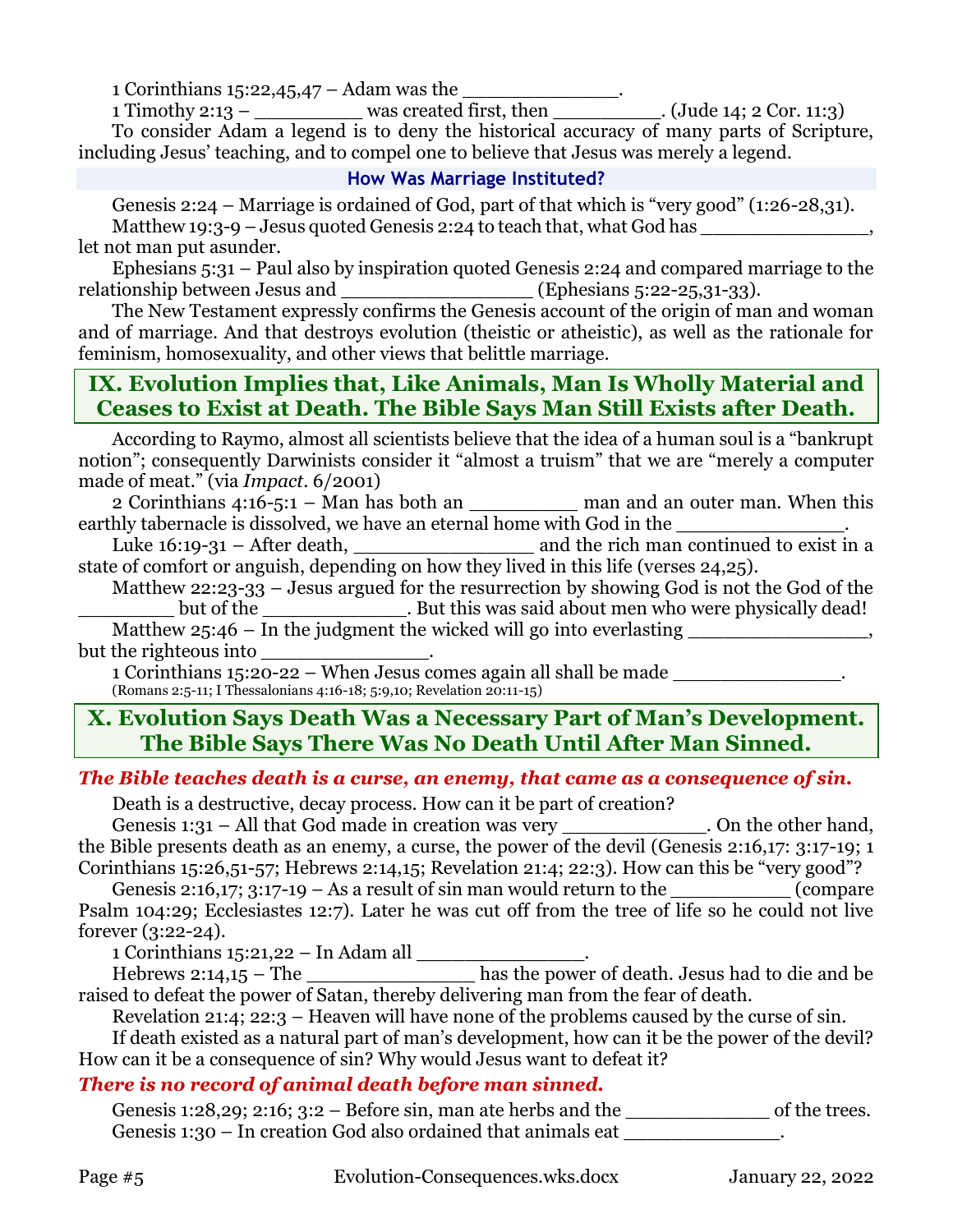Genesis  $3:21$  – After the sin, God clothed people with Genesis 9:3 – Only after sin occurred did God ordain for animals to be man's  $\Box$ 

## *Sin brought the curse of death on the whole earth.*

Genesis 3:17 – The \_\_\_\_\_\_\_\_\_\_\_\_\_\_\_\_\_\_\_\_ was cursed after man sinned.

Romans 8:19-22 – The whole \_\_\_\_\_\_\_\_\_\_\_\_\_\_\_\_\_\_\_\_\_ is subject to futility so it groans and labors. God says: "by \_\_\_\_\_\_\_\_\_\_ came death" (1 Corinthians 15:21). The doctrine of death is taught throughout the Bible. Evolution and progressive creation cannot be harmonized with Scripture.

# **XI. Evolution Says New Kinds of Living Things Are (or Could Be) Still Developing. The Bible Says Creation Ceased After 6 Days.**

Andrew Carnegie said that from lower life forms man "had risen to the higher forms. Nor is there any conceivable end to his march to perfection" (Bolton Davidheiser, page 351). Much of the "evidence" used to defend evolution would require that it still be occurring.

The Bible presents creation as a process completed in the original six days.

Genesis 2:1,2 – The heavens and earth and all the host of them were *in* six days (1:31). On the seventh day He *\_\_\_\_\_\_\_\_\_\_\_\_* His work and rested from the work He

had . God did the work, then ceased because the job was done. (compare verse 3)

Exodus 20:11 – God *made* the heaven and earth and the sea and everything in them *\_\_\_\_\_\_\_\_\_\_\_\_\_\_\_\_\_\_*. Then He rested on the seventh day. The process of introducing new kinds of living things is no longer continuing.

Psalm 33:6,9 – The heavens were *\_\_\_\_\_\_\_\_*. God spoke and it was *\_\_\_\_\_\_\_\_\_*. The action is complete in the past tense. David confirms Moses.

Acts 17:24 – Paul likewise confirms it. God *\_\_\_\_\_\_\_\_\_* the world and *everything* in it.

The Bible throughout presents creation as a completed activity. It is not continuing by any means. Evolution again contradicts the Bible, not only in Genesis but repeatedly.

(Hebrews 4:4; Jeremiah 10:12; Psalm 148:5; 104:24; Genesis 5:1,2; Isaiah 42:5; 45:18; etc.)

# **XII. Evolution Says Man Has Evolved to the Pinnacle of His Existence. The Bible Says Man Has Fallen from His Original Exalted State.**

Man was created "very good" (Genesis 1:26,27,31). However, the serpent tempted the woman so she and the man disobeyed God (3:1-7). As a result severe curses came on man and on the earth.

2 Corinthians 11:3 – The serpent \_\_\_\_\_\_\_\_\_\_\_\_\_\_\_ Eve.

1 Timothy 2:14 – The woman was deceived and fell into

Romans 5:12 – Through \_\_\_\_\_\_\_\_\_\_\_\_\_\_\_\_\_\_(Adam – verse 14) sin entered the world.

1 Corinthians 15:21,22 – The consequence of death passes to

Evolution says man has evolved from lower animals to its highest point, hence, man is better now than he ever has been. However, the Bible repeatedly affirms that, because of sin, man has fallen to an accursed state, not as good as originally.

# **XIII. Evolution Implies There Is No Real Purpose in Life. But the Bible Says Man Was Created to Serve God and Receive God's Blessings.**

George Gaylord Simpson said, "Man is the result of a purposeless and natural process that did not have him in mind." (*Impact*, 6/2001) See also the earlier quotes about Humanism.

Evolutionist Richard Dawkins' said the characteristics of the universe imply that it has "no design, no purpose, no evil and no good, nothing but pointless indifference" (*Impact*, 6/2001)

The Bible says man was deliberately created by God to serve Him and receive His blessings. Ecclesiastes  $12:13$  – The duty of man is to fear God and

Matthew 6:33 – We should seek first the \_\_\_\_\_\_\_\_\_\_\_\_\_\_\_\_\_\_\_ and His righteousness

Romans 12:1,2 – Present your bodies a living to God. (Compare 2 Corinthians 5:14,15; Matthew 16:24,25.)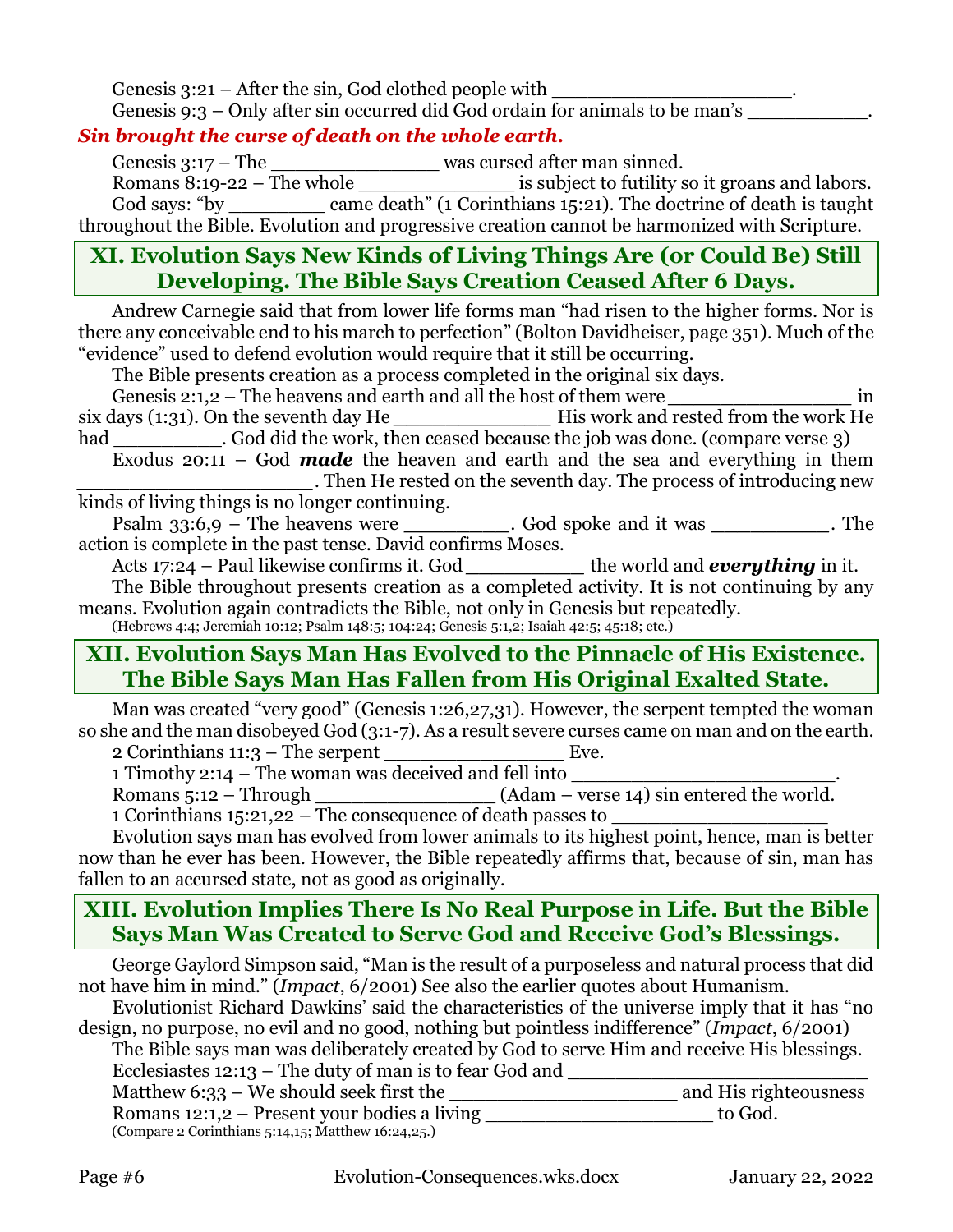# **XIV. Evolution Implies that Man Should Set His Own Standards Based on Human Wisdom. The Bible Says Man Must Depend on the Creator to Reveal Right from Wrong and to Provide Salvation through Jesus.**

#### *Quotes from evolutionists:*

Robert Ingersoll said: "Morality does not come from the clouds; it is born of human want and human experience." (HRQ, p. 57)

Evolutionist George Gaylord Simpson: "Man … is his own master. He can and must decide his own destiny." (Thompson)

Aldous Huxley: "The philosopher who finds no meaning in the world is not concerned exclusively with a problem in pure metaphysics; he is also concerned to prove there is no valid reason why he personally should not do as he wants to do … For myself, as no doubt for most of my contemporaries, … we desired … liberation from a certain system of morality. We objected to the morality because it interfered with our sexual freedom." (Thompson)

#### Dr. Edmund Leach said:

"There can be no source for moral judgments except the scientist himself. In traditional religion, morality was held to derive from God, but God was only credited with the authority to establish and enforce moral rules because He was also credited with supernatural powers of creation and destruction. Those powers have now been usurped by men, and he must take on the moral responsibility that goes with them." (*Focus on the Family Newsletter*, 4/80)

Harlow Shapley, of Harvard Observatory, said: "Our god is humanity; our creed is effective participation in universal evolution." (*Evolution: Science Falsely So-Called*, 19th Ed., p. 81).

A founder of the United Church in Canada is reported to have said, "It is possible through evolution for the human race to produce a greater man than Jesus Christ." (*Evolution: Science Falsely So-Called*, 16th Ed., p. 9).

#### *Teaching of the Bible*

Genesis  $3:5$  – Satan tempted people by appealing to the desire of men to be as  $\frac{1}{2}$  Isaiah 55:8,9 – My ways higher than your ways, and My than your thoughts Isaiah 55:8,9 —My ways higher than your ways, and My

Jeremiah 10:23 – It is not in who walks to direct his own steps.

Proverbs  $3:5,6$  – Trust in the Lord and lean not on your own  $\_$ 

2 Timothy 3:16,17 – Scripture is profitable for , for reproof, for correction, for instruction …, that the man of God may be … thoroughly equipped for every good work.

Acts  $4:12$  – There is no other name under heaven by which we must be

Jesus is not a highly evolved human. He is the Son of God who came in the flesh to die for our sins. By leading people to think they can devise their own solutions and there is no higher source, evolution leads men to deny and ignore God's source of true wisdom, the Bible.

# **XV. Evolution Is the Basis for Many Evil Philosophies and Practices. Creation Encourages People to Live Righteous, Moral Lives.**

This includes the following:

### *Atheism, agnosticism, and humanism*

(See quotations already cited.)

### *Germany and WWI*

Bernhardi believed war "is a biological necessity' ... In proof thereof such notions of Darwin's as 'The Struggle for Existance,' [sic] 'Natural Selection,' and the 'Survival of the Fittest' are invoked …" Three years later WWI began. (Davidheiser, page 352)

### *Fascism and Hitler's Nazism*

Dr. Raymond Surburg said of Hitler: